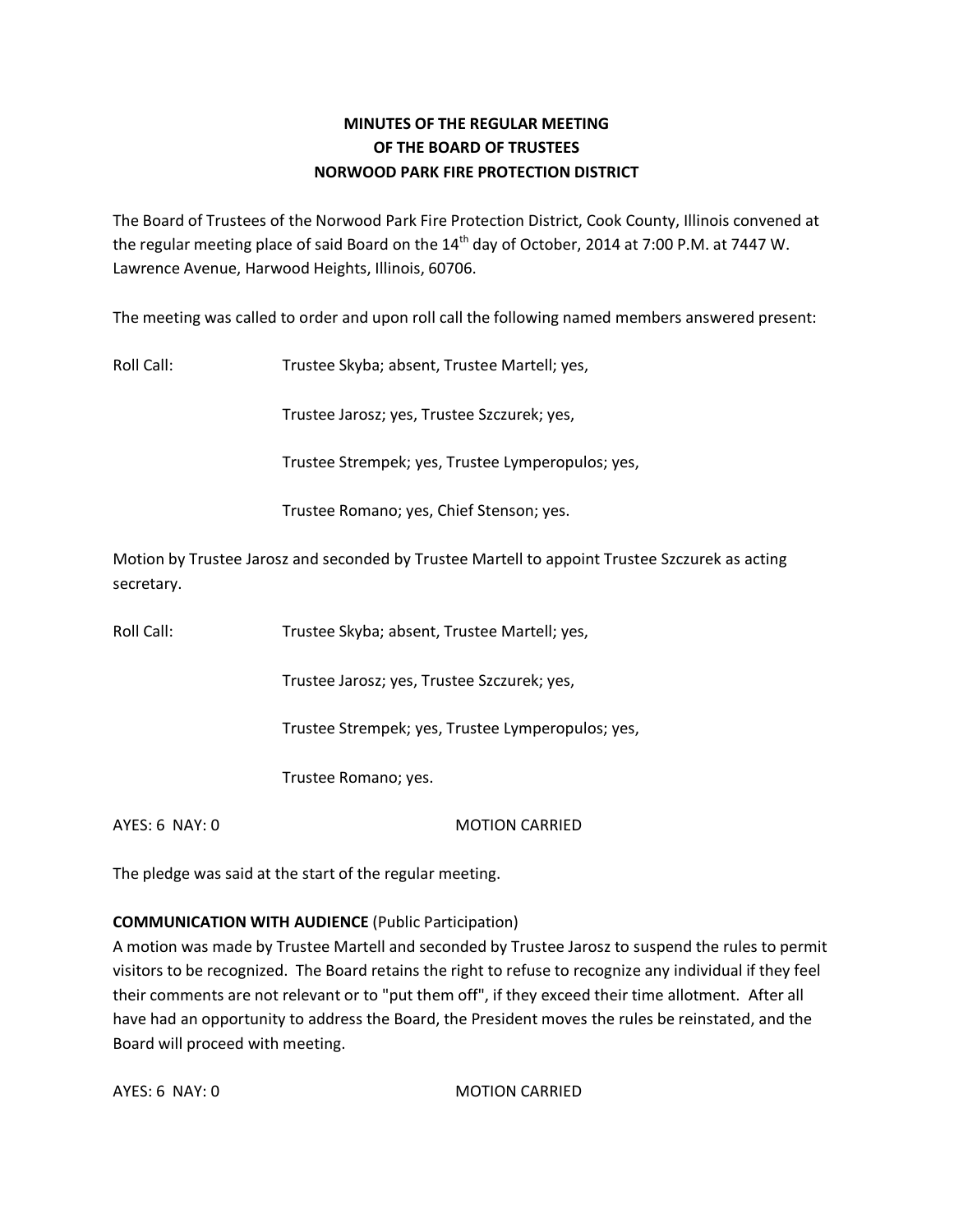A motion was made by Trustee Jarosz and seconded by Trustee Romano to approve the payment of all current disbursements in the amount of \$412,005.94.

| Roll Call:       | Trustee Skyba; absent, Trustee Martell; yes,                                                  |
|------------------|-----------------------------------------------------------------------------------------------|
|                  | Trustee Jarosz; yes, Trustee Szczurek; yes,                                                   |
|                  | Trustee Strempek; yes, Trustee Lymperopulos; yes,                                             |
|                  | Trustee Romano; yes.                                                                          |
| $AYES: 6$ NAY: 0 | <b>MOTION CARRIED</b>                                                                         |
|                  | Motion by Trustee Lymperopulos and seconded by Trustee Strempek to approve the minutes of the |

Regular meeting held on September  $9<sup>th</sup>$ , 2014.

Roll Call: Trustee Skyba; absent, Trustee Martell; yes,

Trustee Jarosz; yes, Trustee Szczurek; yes,

Trustee Strempek; yes, Trustee Lymperopulos; yes,

Trustee Romano; yes.

AYES: 6 NAY: 0 MOTION CARRIED

### **TREASURER'S REPORT**

# Schedule of Assets (Arising from Cash Transactions) September 30<sup>st</sup>, 2014

Assets

| Checking and money market accounts (interest rate-APY):     |              |
|-------------------------------------------------------------|--------------|
| Plaza Bank checking #4303503 (0.046%)                       | \$6,197.83   |
| Plaza Bank money market #4303498 (0.295%)                   | 983,724.78   |
| Plaza Bank ambulance billing money market #4304492 (0.295%) | 540,685.84   |
| Plaza Bank-Medical #1003102                                 | 2,133.90     |
| Total checking and money market accounts                    | 1,532,742.35 |

Certificates of deposit (interest rate and maturity):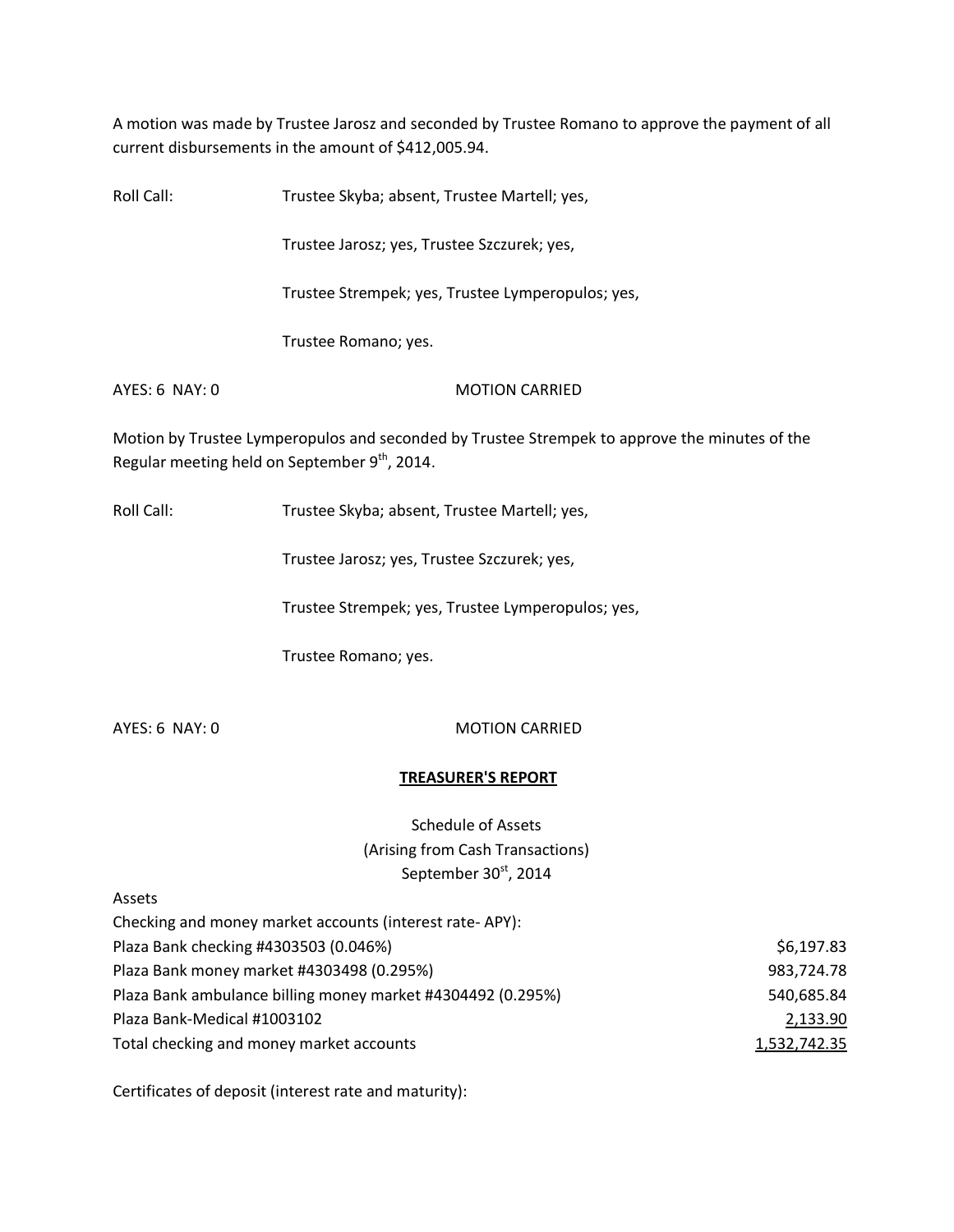| Plaza Bank (0.65%, 09/02/14)                             | 625,045.23     |
|----------------------------------------------------------|----------------|
| Belmont Bank and Trust (1.00% 08/23/16)                  | 543,334.86     |
| Belmont Bank (1.00% 08/05/16)                            | 125,082.43     |
| Plaza Bank (0.65% 03/18/16)                              | 424,323.45     |
| Plaza Bank (0.65% 12/23/14)                              | 474,729.87     |
| Belmont Bank (1.00% 08/21/16)                            | 519,451.49     |
| Belmont Bank (.996% 07/19/16)                            | 367,005.66     |
| Total certificates of deposit                            | 3,078,972.99   |
| Total checking, money market and certificates of deposit | \$4,611,715.34 |

Trustee Martell stated that most of the CD's have matured and been renewed.

Motion by Trustee Szczurek, seconded by Trustee Lymperopulos to approve the Treasurer's report as presented from the Financial Statement for September 2014**.** 

Roll Call: Trustee Skyba; absent, Trustee Martell; yes,

Trustee Jarosz; yes, Trustee Szczurek; yes,

Trustee Strempek; yes, Trustee Lymperopulos; yes,

Trustee Romano; yes.

AYES: 6 NAY: 0 MOTION CARRIED

#### **Chiefs Report:**

All Trustees received a copy of the alarm report.

All Trustees received a copy of the inspection report along with the list of completed inspections for this month.

The men did a great job of maintenance for the open house. They repaired the wall that was damaged from the roof, painted two hallways, remodeled the old radio room installed framing for the Trustee photos in the board room.

The Open House was another success even though the weather did not cooperate. We went through 500 hot dogs, 10 pizzas, over 200 pictures, 500 taffy apples, hundreds of bags of popcorn and 300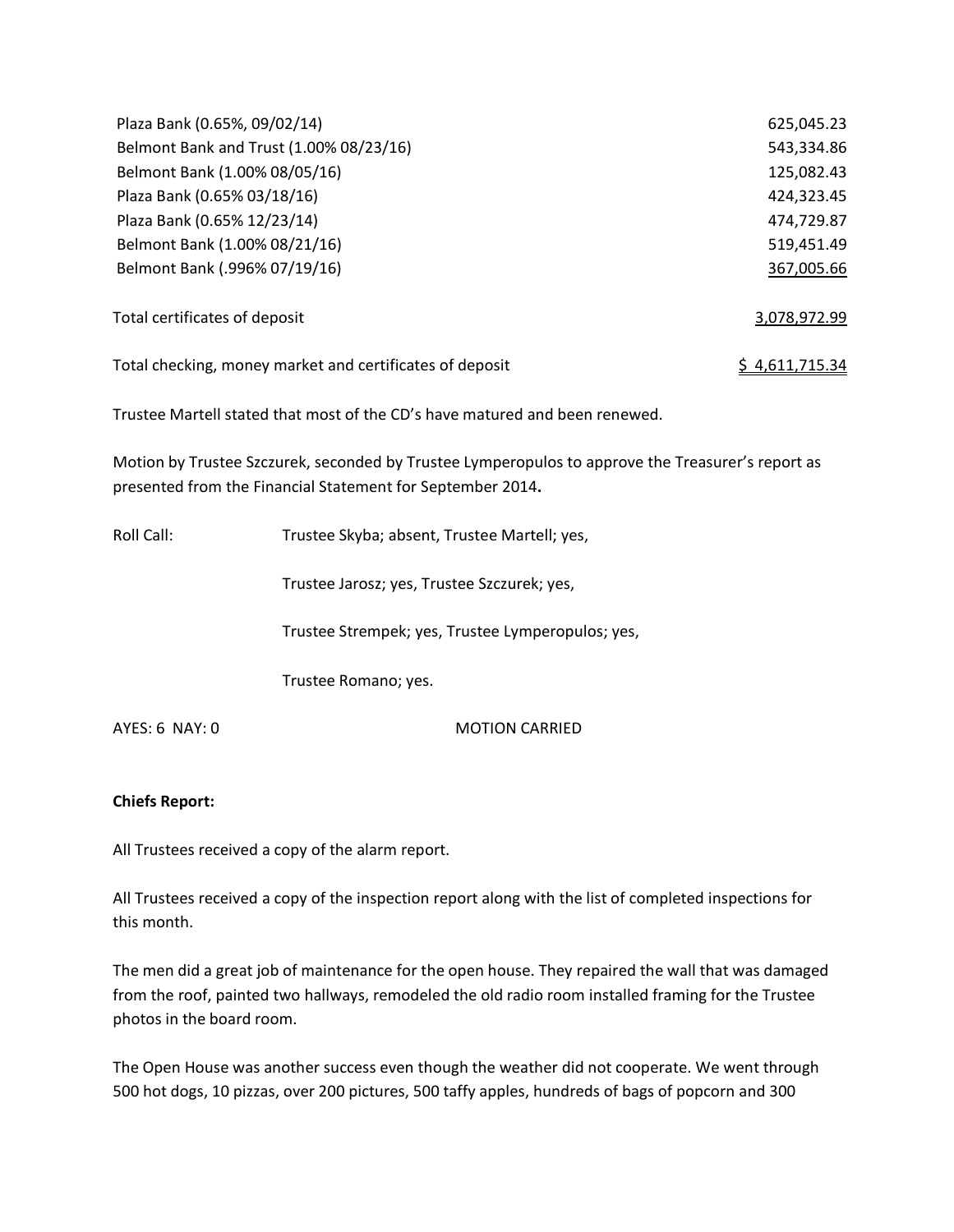goody bags. We would like to thank all that helped and donated; Luke's on Harlem, North Community Bank, Domino's pizza and DaVinci photos. Resurrection and Lutheran General Hospital nurses gave out 325 flu shots on that day. We were not able to use the safety house or demonstrate extrication due to the rain.

On Monday, Tuesday, Wednesday and Thursday we continued the flu shot program giving out another 240 shots. We were at the Township Hall for two days and traveled to the homebound for two days. Thank you to Mary Field for her donation of all the flu vaccine.

The policy committee is still reviewing chapter one of the Rules and Regulations. We will be moving on to the next chapter soon. Hope to have the third chapter done by next meeting, the forth chapter by early December, fifth chapter by January and the sixth chapter is only 3 pages so we will have it all put together and have one final meeting. We have a goal and hope to stick to it.

The new conference phone arrived; we ran some data cable to the board room and the Chief's office. The phone is installed and working in the Chief's office. The office staff completed the training. When we need it for remote participation we just plug it in by the president's chair and it is ready to go.

The new Command car is on the agenda, this is a purchase through the Northwest Municipal group purchase. The equipment committee has gone over it and recommends the purchase. The price unseen for the 2005 Impala trade in was \$4,700; I worded the motion to include the trade in without this price because the car will not be traded in until the new one is ready in three months. At this time we do not know if the trade in price will change.

Firefighter Nagrocki is off on Workers Compensation. He is in the process of completing a month of physical therapy. I will keep you informed of his progress.

Motion by Trustee Martell and seconded by Trustee Jarosz to accept the Chief's Report for September 2014 as presented.

AYES: 6 NAY: 0 MOTION CARRIED

#### **President Report:**

Nothing to report at this time.

#### **Committee Reports:**

Finance Committee- Trustee Martell stated there is a draft of the annual audit. We approved the draft and now waiting for the draft MD&A. Trustee Martell states nothing shocking was shown in the audit.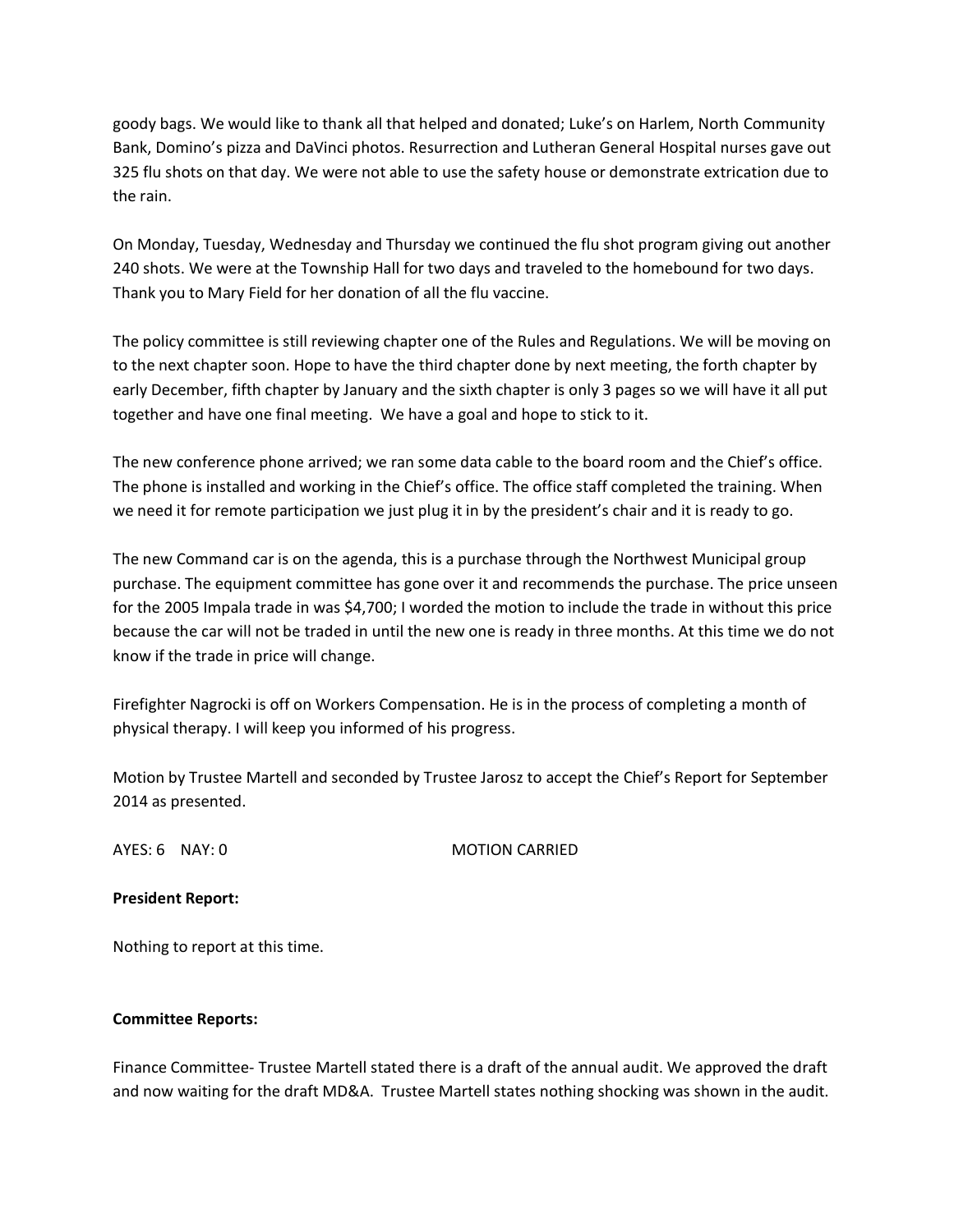Building and Equipment Committee- Chairman Szczurek stated that the Command car was reviewed and recommended. Chief Stenson stated that the price does not included graphics or lights and sirens that need to be added.

Technology and PR Media Committee- Chairman Strempek stated there is nothing to report at this time.

Policy Committee- Trustee Jarosz stated there is nothing at this time.

Pension Fund- Trustee Martell stated there will be a meeting in October. Chief Stenson will email everyone the date.

#### **Old Business:**

Trustee Lymperopulos asked about past discussions on changing the date and time of the meetings. After some discussion it was recommended that meetings will be the second Monday of the month starting in January after we check the calendar. Meetings will begin at 7:30pm. It will be put on the agenda next month for approval.

Trustee Martell stated that the Pension fund meetings should consider being on a more consistent basis.

#### **New Business**:

Motion by Trustee Lymperopulos and seconded by Trustee Romano to adopt and approve Ordinance #14-4, an Ordinance Permitting Trustees to Attend Board Meetings through Remote Participation.

Roll Call: Trustee Skyba; absent, Trustee Martell; yes,

Trustee Jarosz; yes, Trustee Szczurek; yes,

Trustee Strempek; yes, Trustee Lymperopulos; yes,

Trustee Romano; yes.

AYES: 6 NAY: 0 MOTION CARRIED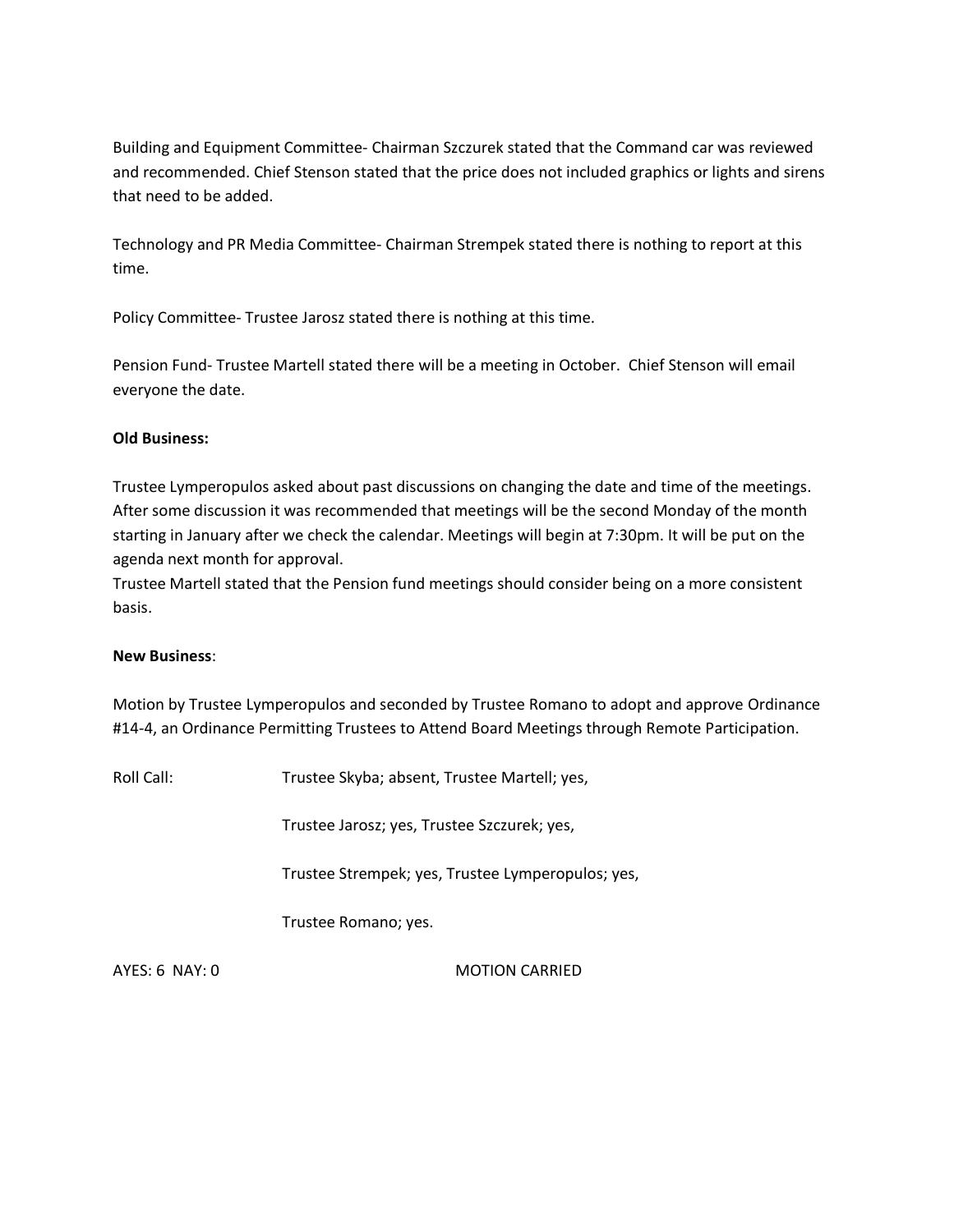Motion by Trustee Jarosz and seconded by Trustee Strempek to approve and adopt Resolution #14-7, A Resolution authorizing the sale of surplus vehicles.

Trustee Lymperopulos asked if this was for the trade in, which Chief stated that it was. Trustee Martell asked if this is appropriate to do since the trade in is not taking place until the next year. Discussion. Chief Stenson will speak with the attorney tomorrow regarding this for clarification.

Roll Call: Trustee Skyba; absent, Trustee Martell; yes,

Trustee Jarosz; yes, Trustee Szczurek; yes,

Trustee Strempek; yes, Trustee Lymperopulos; yes,

Trustee Romano; yes.

AYES: 6 NAY: 0 MOTION CARRIED

Motion by Trustee Lymperopulos and seconded by Trustee Martell to approve the purchase of a 2015 Ford Expedition through the Northwest Municipal Conference, Contract Number 117A, from Landmark Ford at a cost of \$28,636.00 minus the price of the 2005 Chevy Impala trade in.

Trustee Martell asked how the vehicles are going to be moved around. Chief explained that the command car will go to the Fire Prevention Bureau. This new vehicle will be the Command Car. We are trading in the Fire Prevention Bureau vehicle.

Roll Call: Trustee Skyba; absent, Trustee Martell; yes,

Trustee Jarosz; yes, Trustee Szczurek; yes,

Trustee Strempek; yes, Trustee Lymperopulos; yes,

Trustee Romano; yes.

AYES: 6 NAY: 0 MOTION CARRIED

Motion to go into Closed Session was tabled.